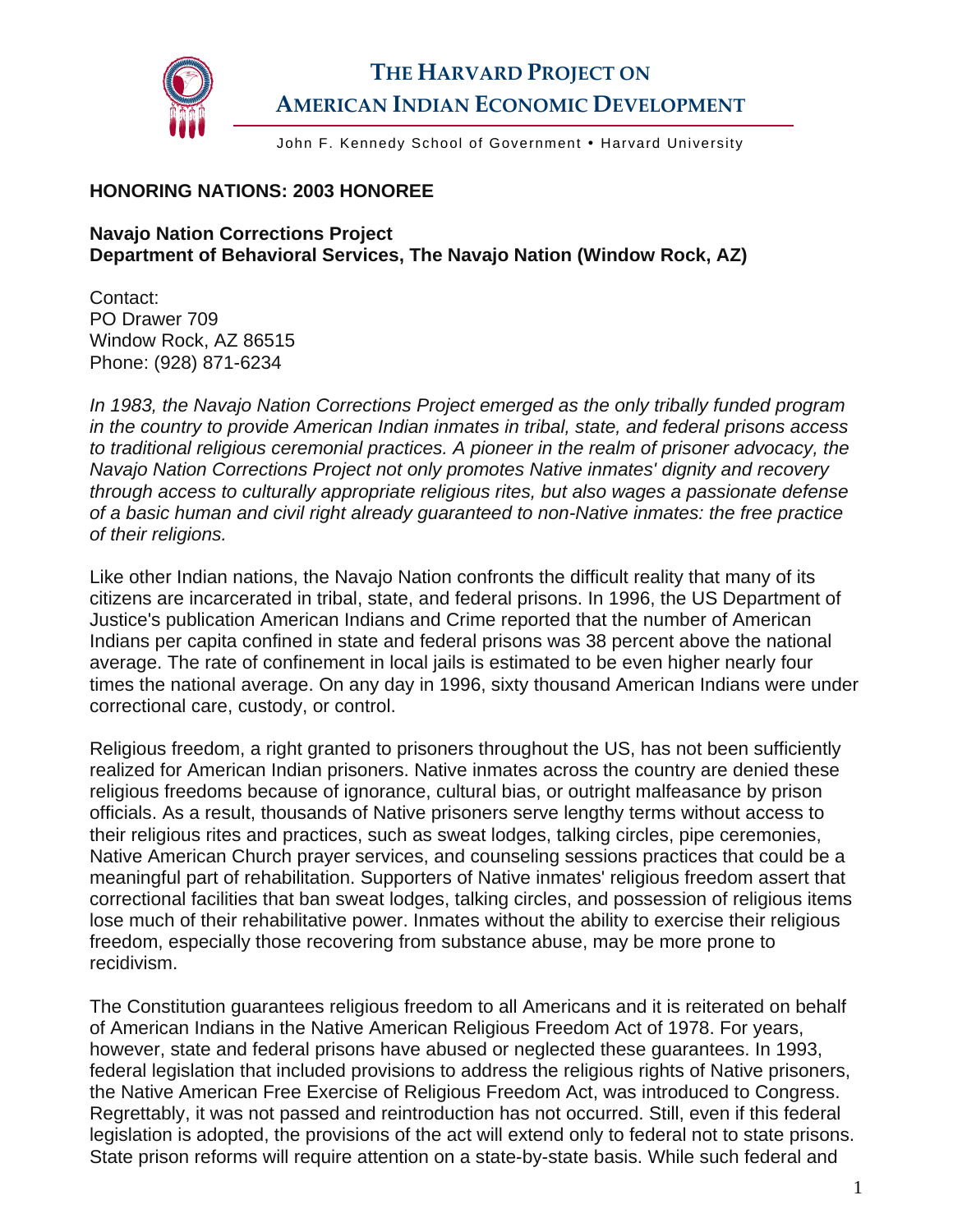state legislative reforms proceed slowly, thousands of Native inmates remain confined without a freedom that is theoretically guaranteed to them.

In 1983, determined to address this persistent problem, the Navajo Nation created the Navajo Nation Corrections Project to advocate for religious freedom. Housed within the Navajo Nation's Department of Behavior Services, the federally-funded Corrections Project is sustained by volunteer efforts. The staff, including a director/spiritual leader and two traditional religious practitioners, is dedicated to three core activities: they offer religious services to Native inmates for the purpose of rehabilitation and recovery; introduce federal and state legislation on the issue of American Indian inmate religious freedom; and assist in the enforcement of existing laws pertaining to Native prisoners' religious rights.

In 1983, determined to address this persistent problem, the Navajo Nation created the Navajo Nation Corrections Project to advocate for religious freedom. Housed within the Navajo Nation's Department of Behavior Services, the federally-funded Corrections Project is sustained by volunteer efforts. The staff, including a director/spiritual leader and two traditional religious practitioners, is dedicated to three core activities: they offer religious services to Native inmates for the purpose of rehabilitation and recovery; introduce federal and state legislation on the issue of American Indian inmate religious freedom; and assist in the enforcement of existing laws pertaining to Native prisoners' religious rights.

Over twenty years, the Navajo Nation Corrections Project has touched the lives of thousands of Native inmates in tribal, state, and federal prisons. The Corrections Project's staff travels weekly to prisons throughout the country to offer Native inmates counseling and religious services. Since 1983, they have visited forty-six federal corrections facilities and seventythree state facilities located in dozens of states, from California to Pennsylvania and from North Dakota to Texas. The staff regularly visits the correctional facilities located on the Navajo reservation, as well. In 2002 alone, Corrections Project staff visited thirty prisons and provided counseling and ceremonial services to 2,176 clients. During these visits, Corrections Project staff offered ninety sweat lodge ceremonies, ten pipe ceremonies, twelve talking circles, four Native American Church prayer services for the families of inmates, ninety group counseling sessions, and twenty-five individual family counseling sessions. In addition to providing such religious services through their own efforts, the Corrections Project advocates for additional personnel within prisons. In 2002, for example, the Project successfully negotiated for the appointment of a full-time chaplain in the New Mexico Corrections Department, a position subsequently filled by a Navajo spiritual leader. The Corrections Project staff reports marked improvement in Native inmates' behavior and firmly believe that their success in bringing religious ceremonies and counseling to prison facilities will better equip individuals to reenter society.

The Corrections Project has also been instrumental in formulating and passing state and federal legislation that guarantees inmates' rights to practice their religions. Among the Corrections Project's main goals is to develop legislation that can be applied uniformly across states. The Corrections Project authored, or co-authored, legislation in New Mexico (1983, 1996), Arizona (1984), Colorado (1992), and Utah (1995). These four states developed legal protections for American Indian inmates to freely exercise their spiritual and religious beliefs without fear of retaliation or discrimination in state facilities. The legislation affords Native inmates access to traditional spiritual leaders, religious items and materials, and sites of worship such as sweat lodges, talking circles, and individual outdoor prayer spaces. Moreover, Native inmates are not forced to cut their hair if it conflicts with their traditional religious beliefs or practices.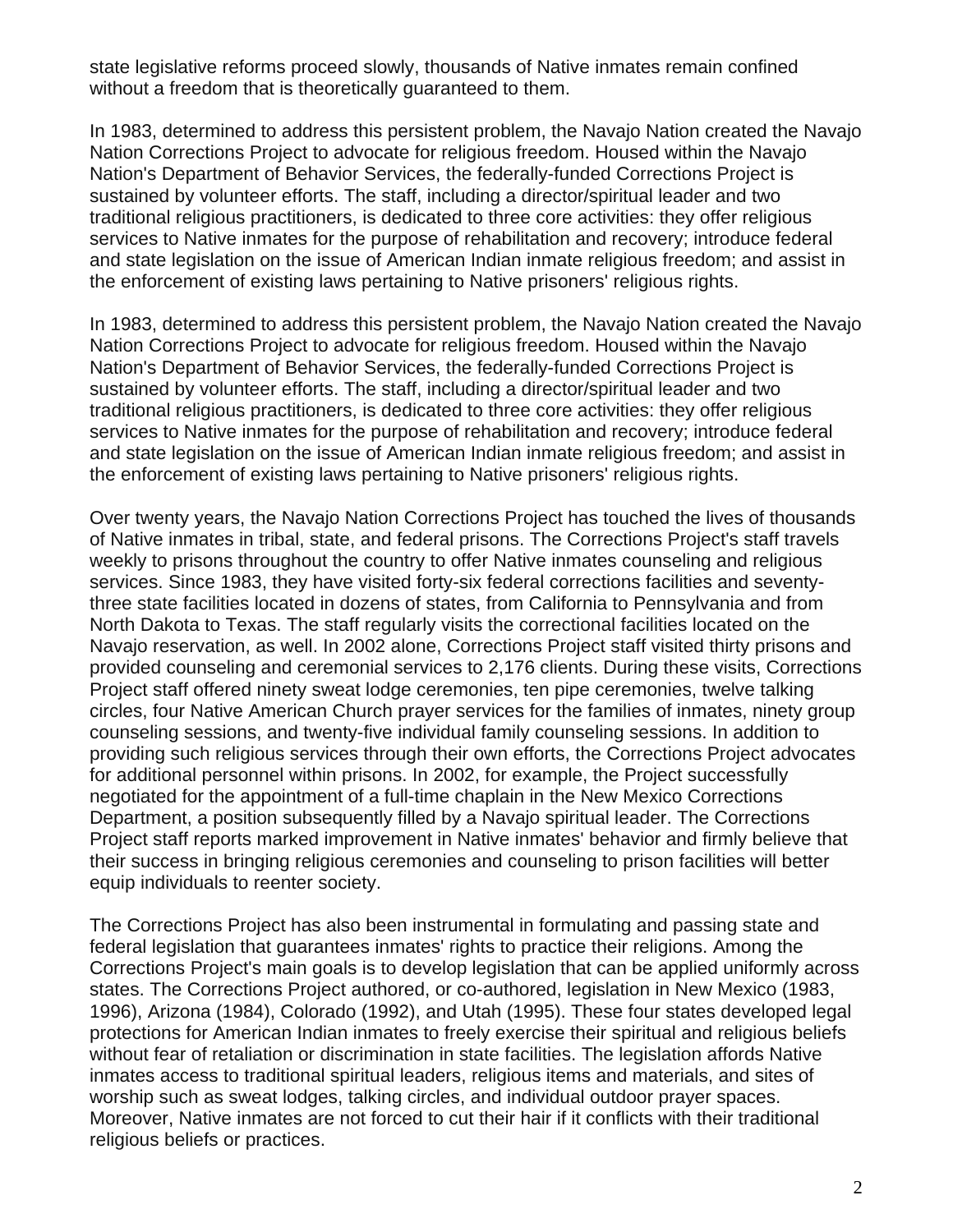In addition to providing direct services and drafting or advocating for legislation that protects Natives' religious rights, the Corrections Project also concentrates on enforcement. Many state prisons ignore or deny Native inmates' requests to practice their religion despite legislative guarantees. The Corrections Project staff vigilantly reminds officials of the law. On several occasions, when reminders were not acted upon, the Corrections Project reported the violations to the Civil Rights division of the US Department of Justice. The Corrections Project has also testified before the US Senate Committee on Indian Affairs hearings on the proposed Native American Free Exercise of Religion Act in 1992 and again in 1994. As a direct result of these hearings, several state and federal prisons began to implement policies that allowed Native inmates access to religious practices.

The Navajo Nation Corrections Project's successes are due to several effective and interconnected strategies. First, the Corrections Project refuses to accept prison officials' cultural ignorance or bias as the grounds for denying Native inmates their constitutional and human right to practice their religion. Unfortunately, the precedent for denying American Indians the free practice of their religions on just such a basis is already well established. Beginning in the early nineteenth century and continuing as late as 1978, the US government outlawed countless Native religious ceremonies and practices on the basis of ignorance and fear while it steadily destroyed religious items and materials in an effort to assimilate Native peoples into the dominant society. The Corrections Project insists that prejudice should not serve as a justification for systematically or arbitrarily denying Native inmates their religious rights and, as a result, their right to a recovery.

Second, the Navajo Nation Corrections Project possesses an unwavering commitment to raising awareness about Native inmates' rights to religious freedom among prison officials and state, national, and international government officials and agencies. In conjunction with the Native American Rights Fund, the Corrections Project initiated a discussion about Native inmates' religious rights with the Association of State Correctional Administrators. In 2002, the Corrections Project passed a resolution at the annual convention of the National Congress of American Indians declaring the protection of American Indians' civil rights a national priority and calling upon President George W. Bush and Attorney General John Ashcroft to enhance legal protections for Native inmates' free exercise of religion. The Project also initiated a discussion with the Civil Rights Division of the US Justice Department regarding a formal investigation of the violation of Native inmates' rights to the free exercise of religion. Similarly, the Corrections Project has been aggressive in its determination to educate international audiences regarding the abuse of Native inmates' civil rights in US prisons. The Project raised this concern over the abuse of Native inmates' religious rights before the United Nations Commission on Human Rights in Geneva, Switzerland, and again as part of the UN Regional PrepCom for the Americas in Santiago, Chile in 2000. In 2001, it presented this concern at the UN World Conference Against Racism in Durban, South Africa.

Third, the Navajo Nation Corrections Project strives to protect the civil rights of all American Indians. The staff provides religious services not only for Navajo inmates, but for all Native inmates, and also defends all Natives' basic rights. The Corrections Project enhanced its leverage by collaborating with organizations on the local, regional, national, and international levels including various departments and projects within the Navajo Nation, the Navajo Medicine Men Association, the Oglala Sioux Tribe, the Minnesota Council on Crime and Justice, the Sun Dancers, the Native American Rights Fund, the American Indian Movement, the Native American Church of North America, the National Congress of American Indians, and the International Indian Treaty Council. The Navajo Nation Corrections Project's determination to turn the sobering scale of incarcerated Native inmates' rights should stand as an inspiration to all Indian nations confronting serious challenges.